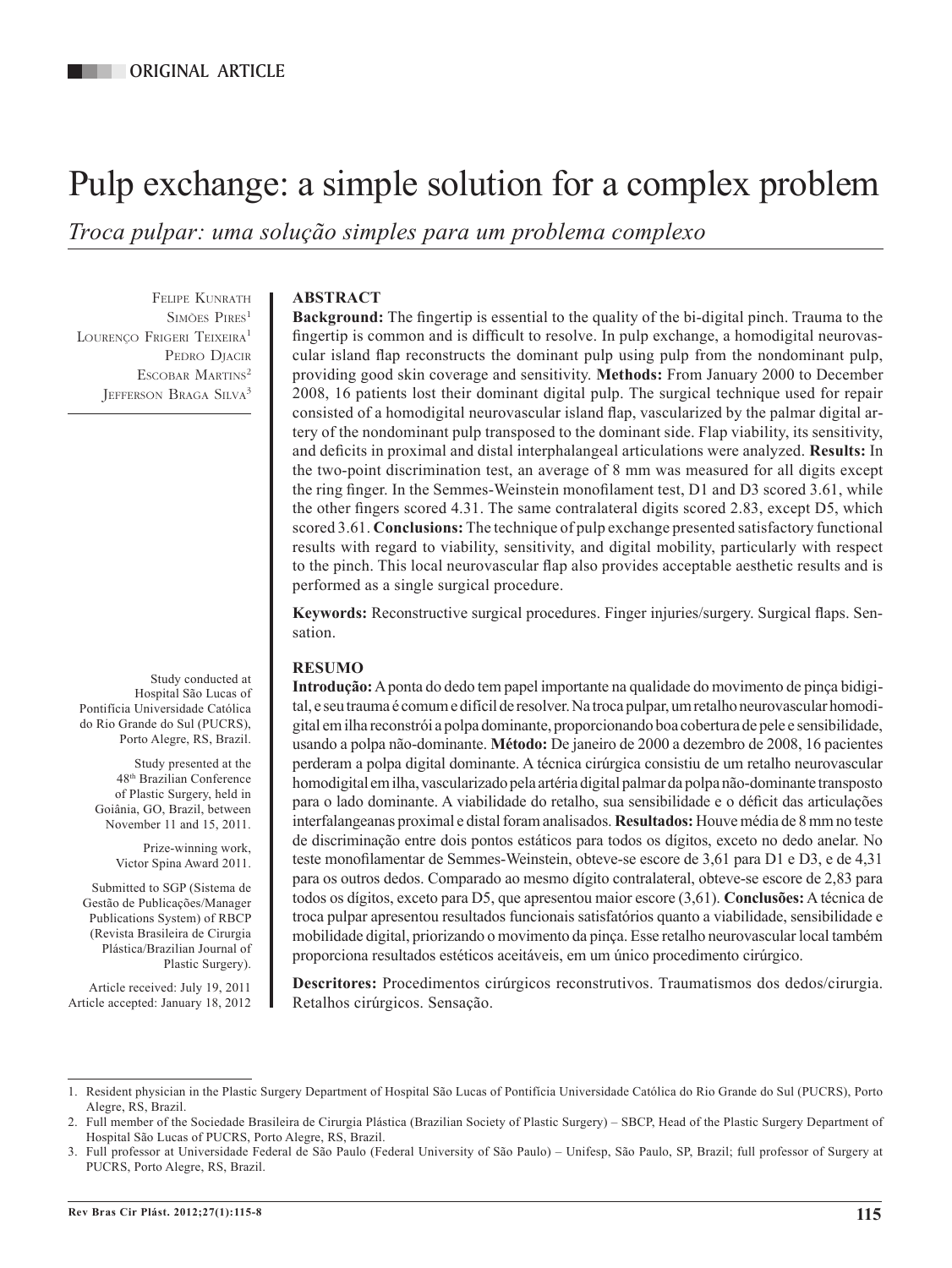## **INTRODUCTION**

Trauma of the fingertips, followed by loss of substance, is commonly encountered in the daily practice of a hand surgeon. When this loss of substance occurs on the volar face of a fingertip, there are several reconstruction options. It is well known, however, that in this zone, the so-called digital pulp, good sensitivity, and fine perception are essential to preservation of one of the major movements of the hand, the pinch.

Uninnervated cutaneous grafts and flaps are considered poor alternatives because they do not ensure sensitivity and perception. Most practitioners in the field consider innervated flaps, such as those in homodigital "islands," to be the best option.

In this study, we present a technique of pulp exchange, where the flap is produced from the fingertip pulp on the side that is functionally less important, and is transferred to the defect, with highest priority given to maintaining opposition to the thumb.

This study aims to assess the results of digital pulp reconstruction by means of pulp exchange, a homodigital neurovascular island flap that uses the nondominant pulp as the donor area.

# **METHODS**

We assessed 16 patients with traumatic lesions of the digital pulp who were treated by the Hand Surgery staff of Hospital São Lucas of Pontifícia Universidade Católica do Rio Grande do Sul (Porto Alegre, RS, Brazil), from January 2000 to December 2008. All procedures were performed by the same surgeon.

Patient age ranged from 22 to 25 (mean  $= 29$ ); 10 were male (62.5%).

The extent of the pulp loss in all cases was determined immediately after appropriate debridement and was measured in square centimeters with the aid of a sterile ruler.

Patients were assessed with regard to fine sensitivity in the areas of the flap and of the total skin graft and, comparatively, in the contralateral finger. The two-point discrimination test (Weber test) and Semmes-Weinstein monofilament test were used to assess this sensitivity.

Finally, we also assessed the amount of leave time that patients took from work and their ability to return to work.

The average postoperative follow-up was 11 months.

#### **Surgical Technique**

The surgical technique consisted of replacing the digital pulp on the more functionally important side of the fingertip by means of an island homodigital flap with neurovascular pedicle, based on the palmar digital artery (Figure 1).

An island flap gets its name from the fact that it is totally free in its cutaneous circumference except deeply at its neurovascular pedicle; this allows for great mobility.

When the digital pulp loss occurs in the  $2<sup>nd</sup>$ ,  $3<sup>rd</sup>$ ,  $4<sup>th</sup>$ , or  $5<sup>th</sup>$ fingers (Figure 2), the ulnar face of the fingertip is used to obtain the skin island (new digital pulp). In the thumb, the radial face is used for this purpose. This is justified by the greater importance of the radial faces of the  $2<sup>nd</sup>$ ,  $3<sup>rd</sup>$ ,  $4<sup>th</sup>$ , and  $5<sup>th</sup>$ fingers of the hand, which are in contact with the ulnar face of the thumb when the pinch is performed (Figure 3). Therefore, the skin used in the flap is from the less important, in functional terms, lateral face of the distal phalanx of the finger.

Several forms of flap design can be used, depending on the size of the digital pulp loss.

Initially, the flap is separated from the sheath of the flexor tendons, from the distal to proximal direction, in the central part of the finger. Next, the neurovascular pedicle is dissected to include the greatest quantity possible of fibroadipose tissue, in order to increase venous drainage. The collateral nerve and the palmar digital artery of the digit face are included. The flap is then laterally transposed and attached to



*Figure 1 – Scheme of flap preparation.*



*Figure 2 – Patient with significant loss of the dominant pulp of the index finger.*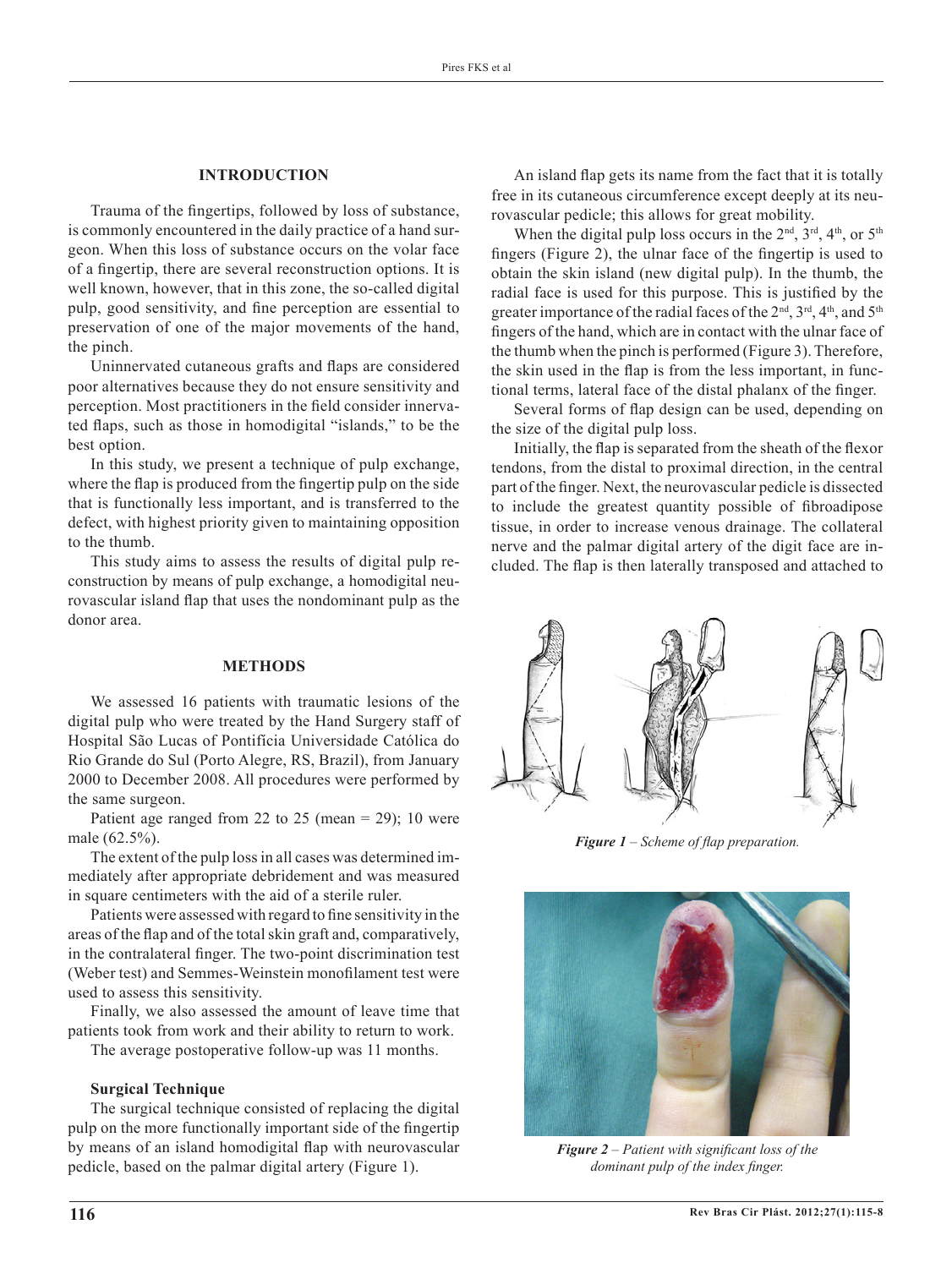the margins of the recipient area. The skin overlying the neurovascular pedicle (longitudinal incision) is sutured. The secondary defect in the donor area is covered with a totalthickness skin graft, removed from the hypothenar region (Figure 4).

#### **RESULTS**

Of the 16 patients who underwent pulp exchange, 12 (75%) had digital trauma in the dominant hand. Moreover, 14 (87.5%) of these patients relied on their hands for their professional activities.

With regard to the distribution of injuries, the most affected digit was the thumb in 5 (31.3%) patients; 4 (25%) patients had lesions in D2, 2 (12.5%) in D3, 2 (12.5%) in D4, and 3 (18.7%) in D5.



*Figure 3 – Bi-digital pinch with the thumb, indicating the region to be reconstructed.*



*Figure 4 – Flap of the pulp exchange, with skin grafting at the donor area.*

The thumb was the digit that had the greatest average extent of pulp loss  $(2.85 \pm 0.85 \text{ cm}^2)$ , followed by D2, D4, D5, and D3 ( $2.67 \pm 0.26$  cm<sup>2</sup>,  $2.23 \pm 0.12$  cm<sup>2</sup>,  $2.21 \pm 0.23$  cm<sup>2</sup>, and  $2.18 \pm 0.45$  cm<sup>2</sup>, respectively).

The average result of the two-point discrimination test was 8 mm for all digits except D4, where the average was 10 mm. In the contralateral healthy digits, the average result was 6 mm, except in D2, where it was 8 mm. When the same test was performed on the areas of skin grafting, the average was 10 mm for D1 and D4 and 12 mm for D2, D3, and D5.

For D1 and D3, the area reconstructed by the flap received a score of 3.61 on the Semmes-Weinstein test; D2, D4, and D5 scored 4.31. The same digits on the contralateral side scored 2.83 on this test, with the exception of D5, which scored 3.61. When the same test was performed in the skingrafted area, results ranged between 4.56 and 6.65, indicating the worst functional result as compared to the area of the neurovascularized flap.

The deficit of extension in the distal interphalangeal articulation was –15 degrees, always found in D5.

Partial or total necrosis did not occur in any of the surgical flaps.

The average time of sick leave was 45 days (range: 31–62 days). All patients returned to the same professional activities.

## **DISCUSSION**

Digital pulp loss is a very common situation in hand trauma, as is demonstrated by the great number of surgical alternatives that are available for its reconstruction<sup>1-14</sup>. This type of trauma poses a surgical challenge with respect to the restitution of cutaneous coverage.

Skin grafts or uninnervated flaps give a poor surgical result in functional terms, with little restoration of local sensitivity. Good digital function requires not only good cutaneous coverage, but also the restoration of fingertip sensitivity. The quality of the fine sensitivity depends on the presence of a sufficient number of skin receptors. In the fingers, this population occurs only in the pulp, and decreases in the proximal direction. Therefore, several authors have reported their experiences with and without the use of local flaps for the aesthetic and functional treatment of this condition.

Only in cases of complete amputations of the digital pulp, where the use of local or distant flaps is impossible or inappropriate, is the free transference of the pulp of a toe used  $3,4,7,8$ .

The use of local advancement flaps is not always possible, when there is great tissue loss of the pulp obliquely. Palmar (thenar) flaps or cross-finger flaps proved to be insensitive, as are skin grafts. Moreover, according to Foucher et al.<sup>3</sup>, the dorsal digital skin, used in the cross*-*finger flap, is of inferior quality compared to the palmar skin for digital pulp reconstruction. This flap also requires the surgical violation